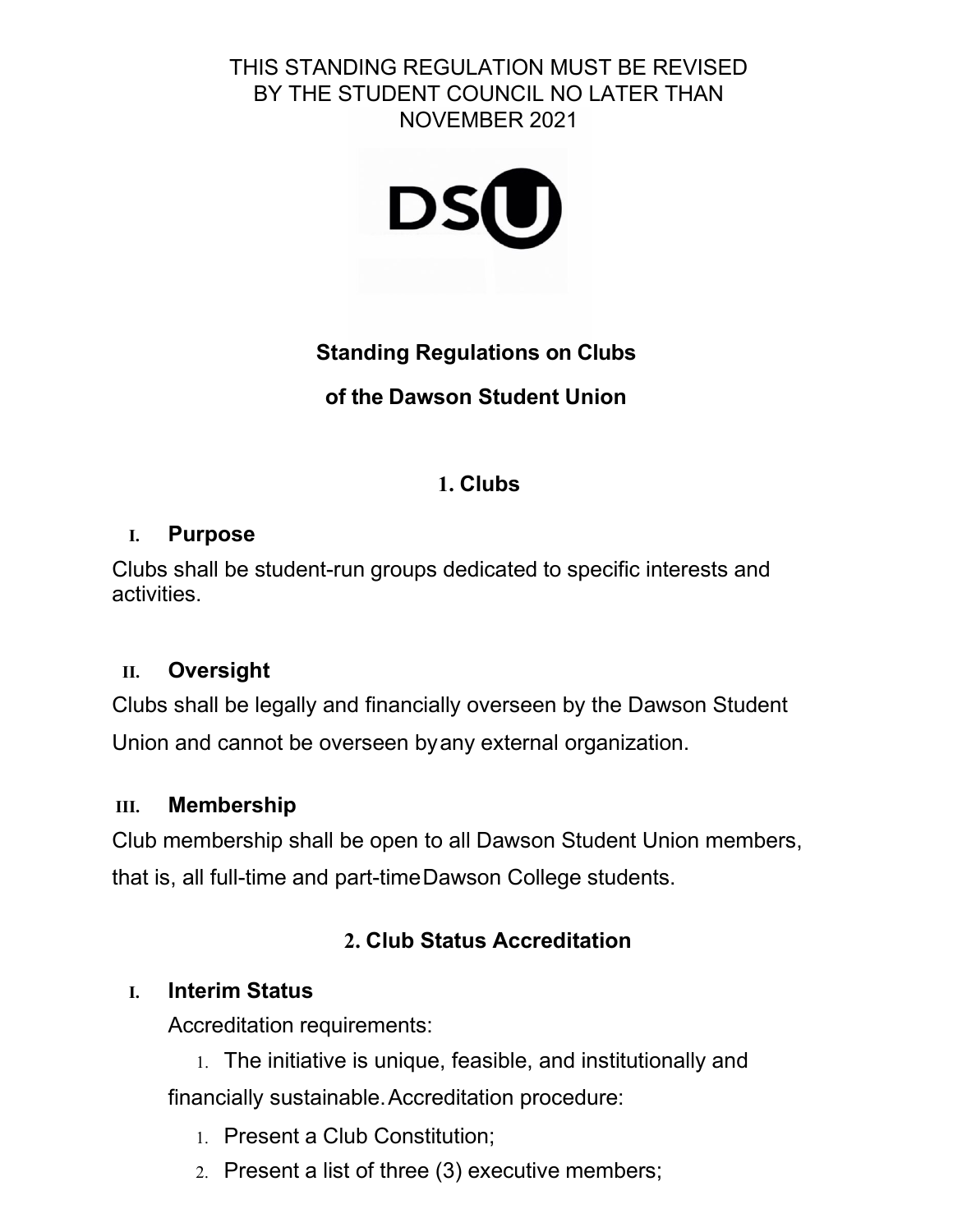3. Present a petition in support of the recognition of the club by at least fifty (50) DSUmembers, highlighting at least ten (10) potential active members.

If accredited, Interim Club Status will be granted for one (1) semester, after which a Club mayapply for Official Status.

# **II. Official Status**

Accreditation eligibility:

- 1. Must have held Interim Status for at least one (1) semester;
- 2. Must have held one (1) event open to the general Dawson College Student Body asInterim Club.

Accreditation procedure:

- 1. Show proof of the event;
- 2. **Show proof** of bi-weekly meetings;
- 3. Present a list of three (3) executive members.

# **3. Club Requirements**

# **I. Constitution**

All Clubs must have an up-to-date constitution.

a. Any changes brought to the constitution throughout the year must be submitted to theDirector of Clubs and Services and approved by the Executive Committee.

### **II. Elections**

All clubs must elect a new Executive Team

each year. Elections may be overseen by the

Dawson Student Union CEO.

### **III. Executive Team**

All clubs are required to have an Executive Team of at least three (3) Executive Officers.

a. The three (3) core officers include Chairperson, Secretary, and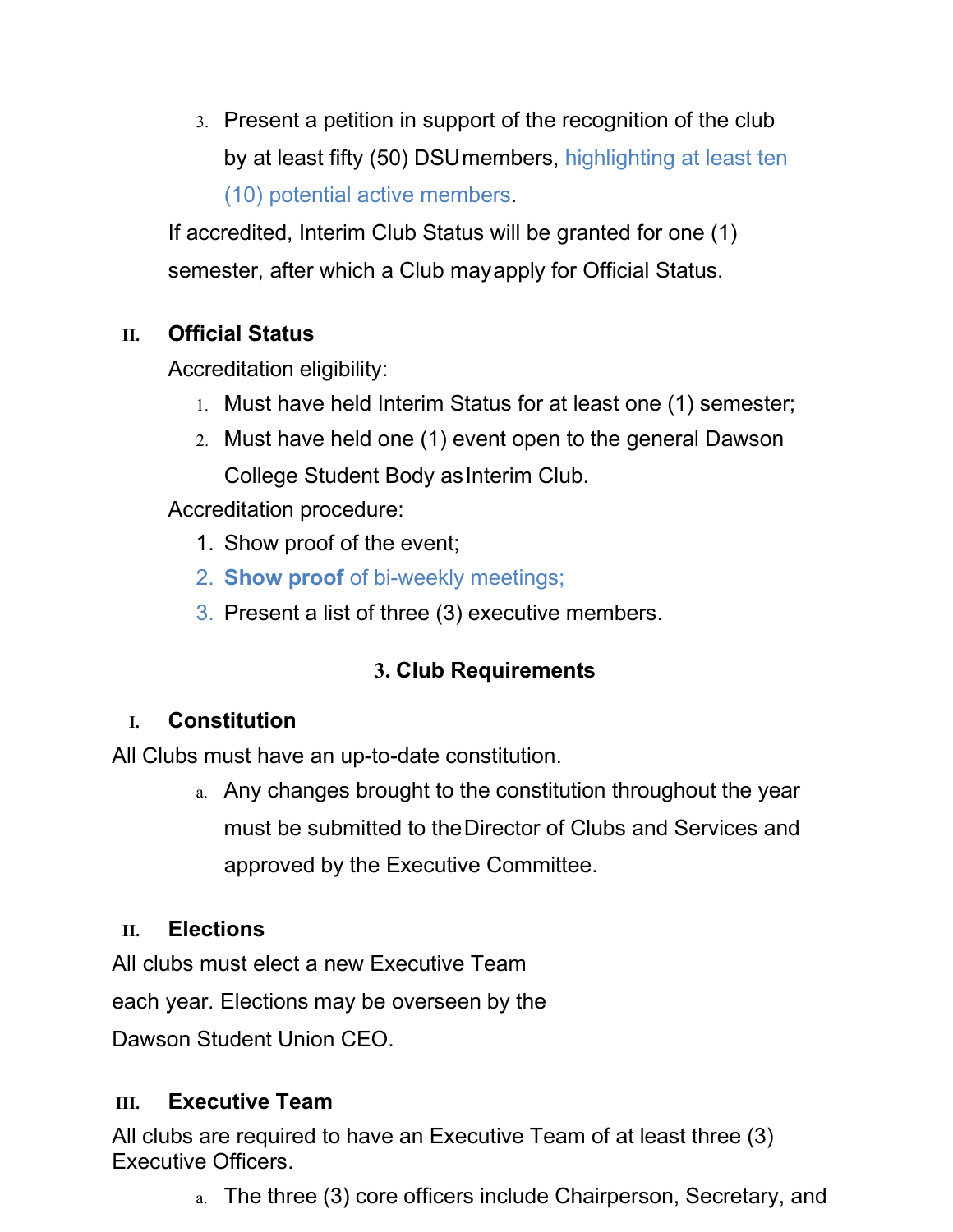Treasurer;

- b. Clubs may take alternate forms of governance if the three (3) core components are somehow represented within the Executive Team (i.e., through sub-committees, rotations,etc.);
- c. Alternate forms of governance shall be discussed with and approved by the ExecutiveCommittee.

All Clubs must designate two (2) signing officers within the Executive Team.

### **IV. Meetings**

All Clubs must hold at least bi-weekly meetings.

All Clubs shall keep track of minutes where financial, and other decisions are made.

### **V. Events**

The DSU Executive Committee shall approve all events.

A. Interim Clubs

Interim Clubs shall hold at least one (1) event open to the general Dawson

College student body in thesemester in which they are active.

B. Official Clubs

Official Clubs shall hold at least three (3) events open to the general

Dawson College student body peryear.

a. One (1) event may be held in collaboration with other Clubs.

### **VI. Consent Workshop**

The three (3) core officers of the Club Executive Team must attend the

Consent Workshop held by TheHive Centre each semester.

- a. An executive having already attended the workshop twice is not obligated to attend.
- b. Clubs for which executives fail to attend the workshop will temporarily be suspended forone (1) semester.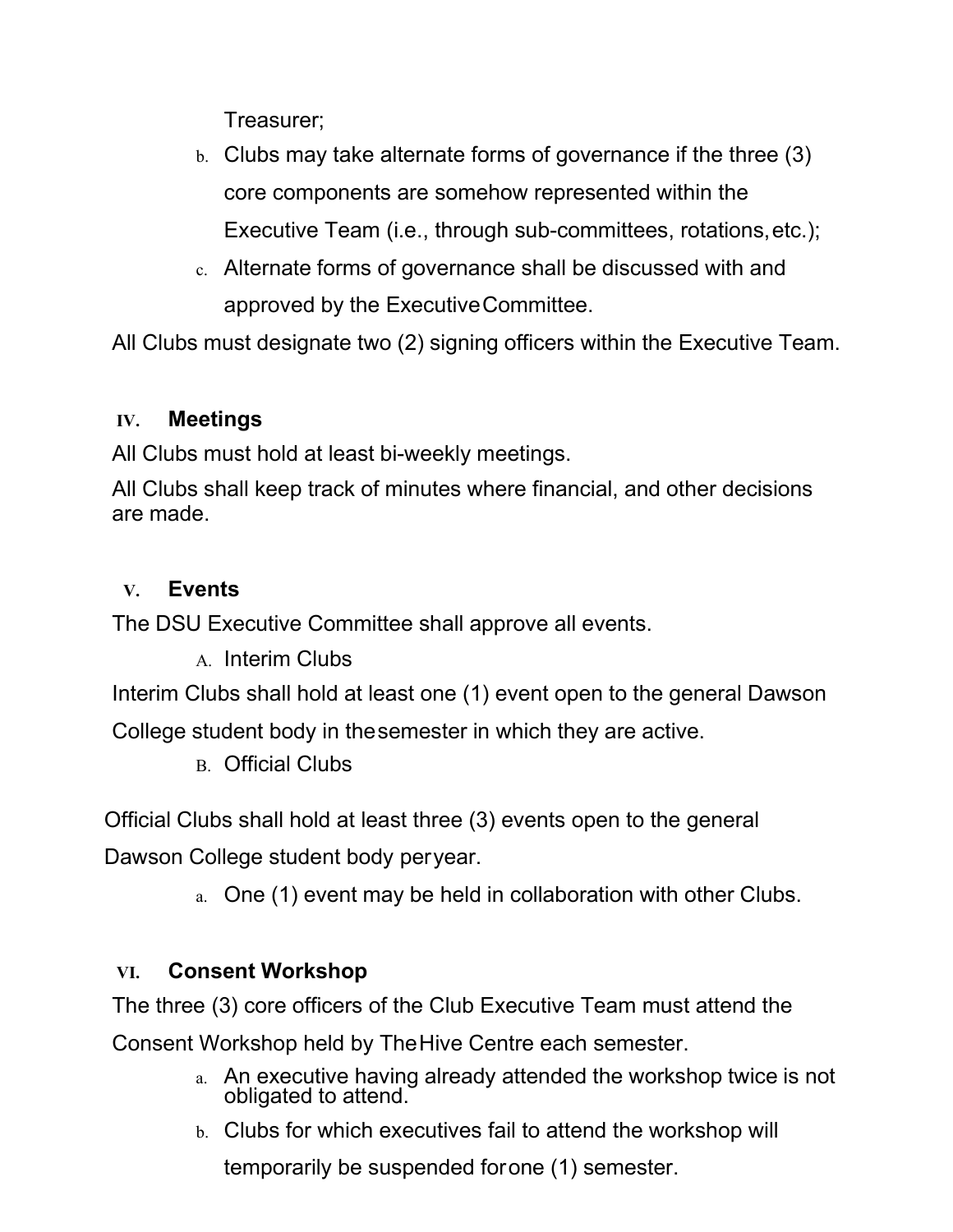# **4. Club Policies**

## **I. Elections**

A. Election period

All clubs must hold elections at the end of each academic year.

B. Quorum

A quorum must be established for the election

and votes to be valid.Quorum is established at a

simple majority, meaning 50% + 1.

C. Executives List

A completed executive list must be submitted to the DSU Executive Committee within a week after theelections.

The executive's list must include the executives' first and last names, positions, student IDs, emailaddresses, and phone numbers.

# **II. Financial**

Only applicable to Clubs with Official Status.

A. Funding

Clubs are allocated \$750 per semester (i.e \$1500 per year) with the Executive Committee's approval. Clubs may apply to the Special Project Fund for an event that needs additional funding by submitting an application.

B. Expenditures and Reimbursements

Clubs must complete and submit a Cheque Requisition form and meeting minutes to approve theexpenditure to be processed to the DSU's treasurer to pay expenditures.

Two (2) signing officers, designated within the Club's executive team, must sign each Cheque Requisition form.

Funds will not be reimbursed unless they are accompanied by proof of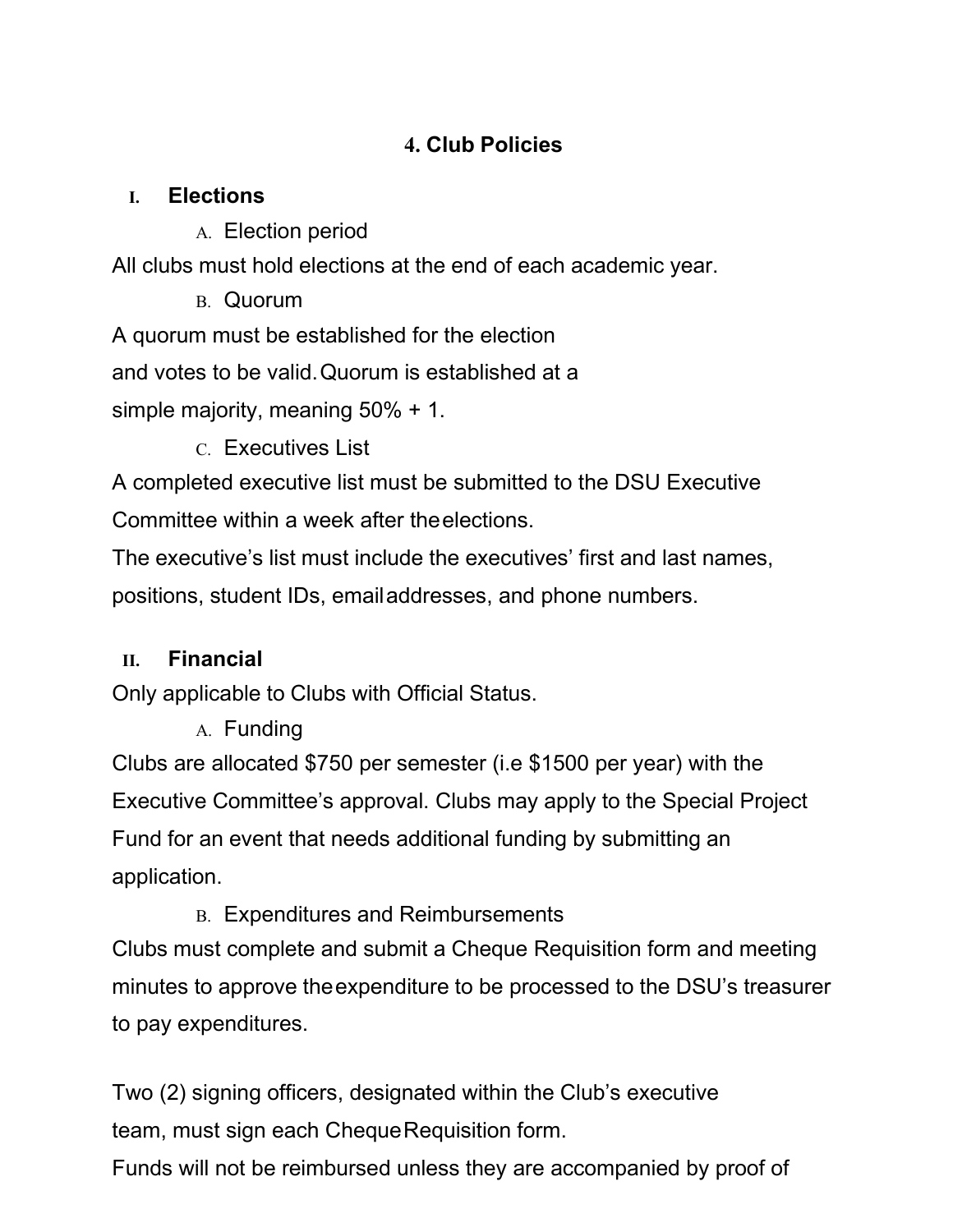payment, a Cheque Requisitionform, and meeting minutes approving the expenditure to be processed.

A. Minutes

Minutes approving the expenditure must be submitted with each Cheque Requisition form.

Minutes should include the Club executive's name, making the purchase and the amount that said theexecutive would spend.

B. Receipts/Invoic

es Only original

receipts will be

accepted.

Debit and credit card notes will only be accepted if their itemized receipt accompanies them.

C. Cheques

Club executives processing the payments may give the DSU's treasurer

void cheques and/or bankinginformation for reimbursement to avoid

pick-up at the College.

All paper cheques awaiting pick-up will be kept at the DSU office in room 2F.2.

D. Special Project Funding

The DSU allocates \$15,000 per year to Special Project Funding.

Clubs must complete the Special Project Funding Request form to the

DSU's treasurer by the concerneddeadline.

Special Project Funding allows for a maximum

application amount of \$3000.To be eligible to apply for

Special Project Funding, the project must:

- a. Be run by currently enrolled Dawson College student(s);
- b. Target and be open to the general Dawson College student body;
- c. Clubs must submit a formal proposal and a detailed budget; they must demonstrate a significant level of advancement in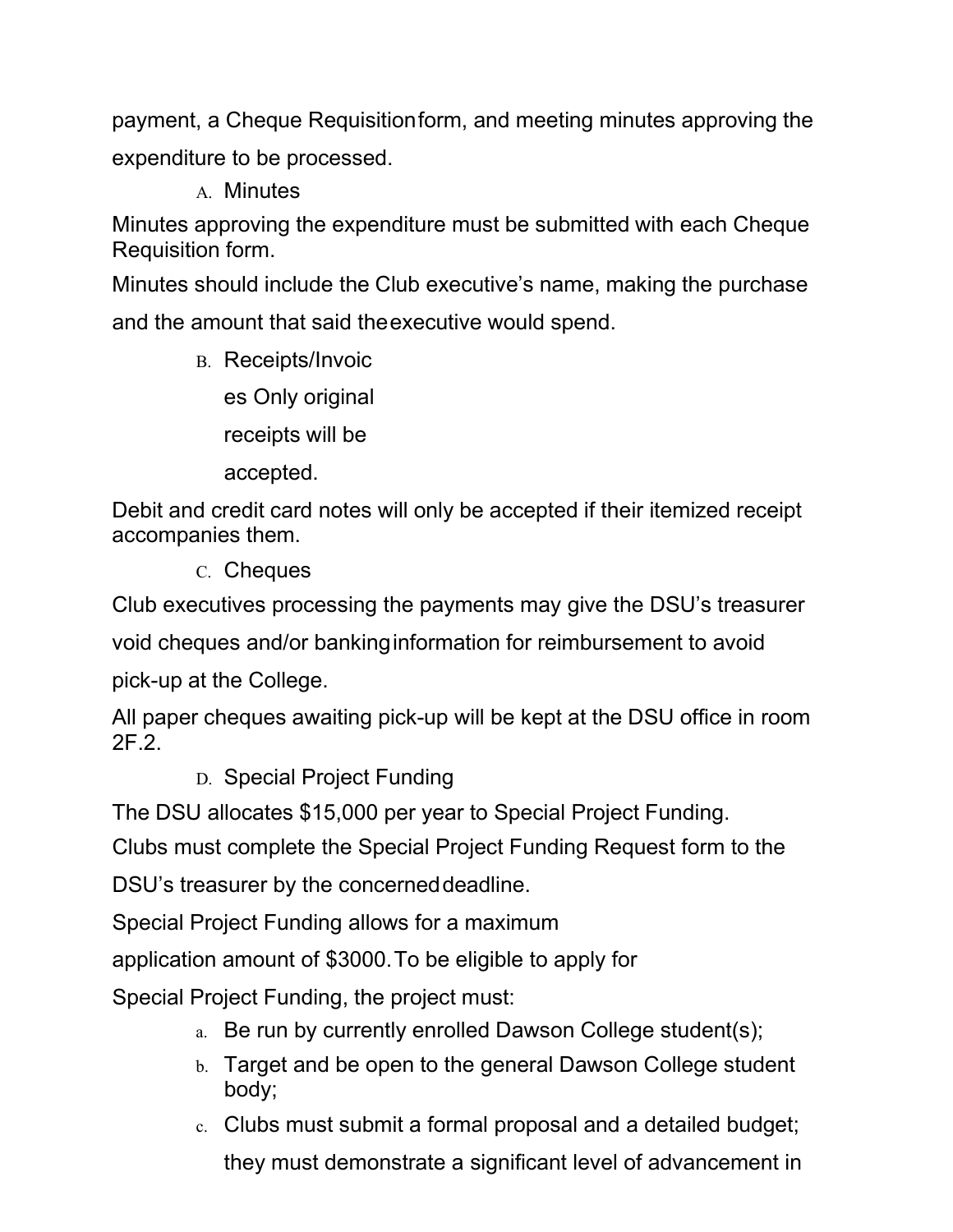the planning and preparation of the project and havethe realistic potential of being achieved in the timeframe given;

d. Clubs must have fundraised 20% of the project's finances. The DSU's treasurer willrequest proof of fundraising before the approval of the SPF;

e. Clubs will not be able to transfer their annual budget towards the SPF fundraising rule.Special Project Funding acceptance is not guaranteed. The DSU's treasurer and the DSU Executive Committee will review the proposal and decide based on the project's legitimacy.

### **III. Club Spaces**

A. Responsibilities

Codes and/or keys to spaces, desks, filing cabinets, etc. can only be given to Club executives.

Executives possessing codes and/or keys are prohibited from sharing the code and/or keys to anyone whodoesn't have access to said codes and/or

keys.

At least one executive must always be present in club spaces

when they are being used/open. Spaces are to be kept tidy and

clean by those having access to said spaces.

Personal belongings are not to be left in Club spaces overnight or unattended.

Lost or stolen personal items are not the responsibility of Club executives or the DSU.

> A. Furnishing and Decor Only DSU approved furniture is allowed. Office windows must remain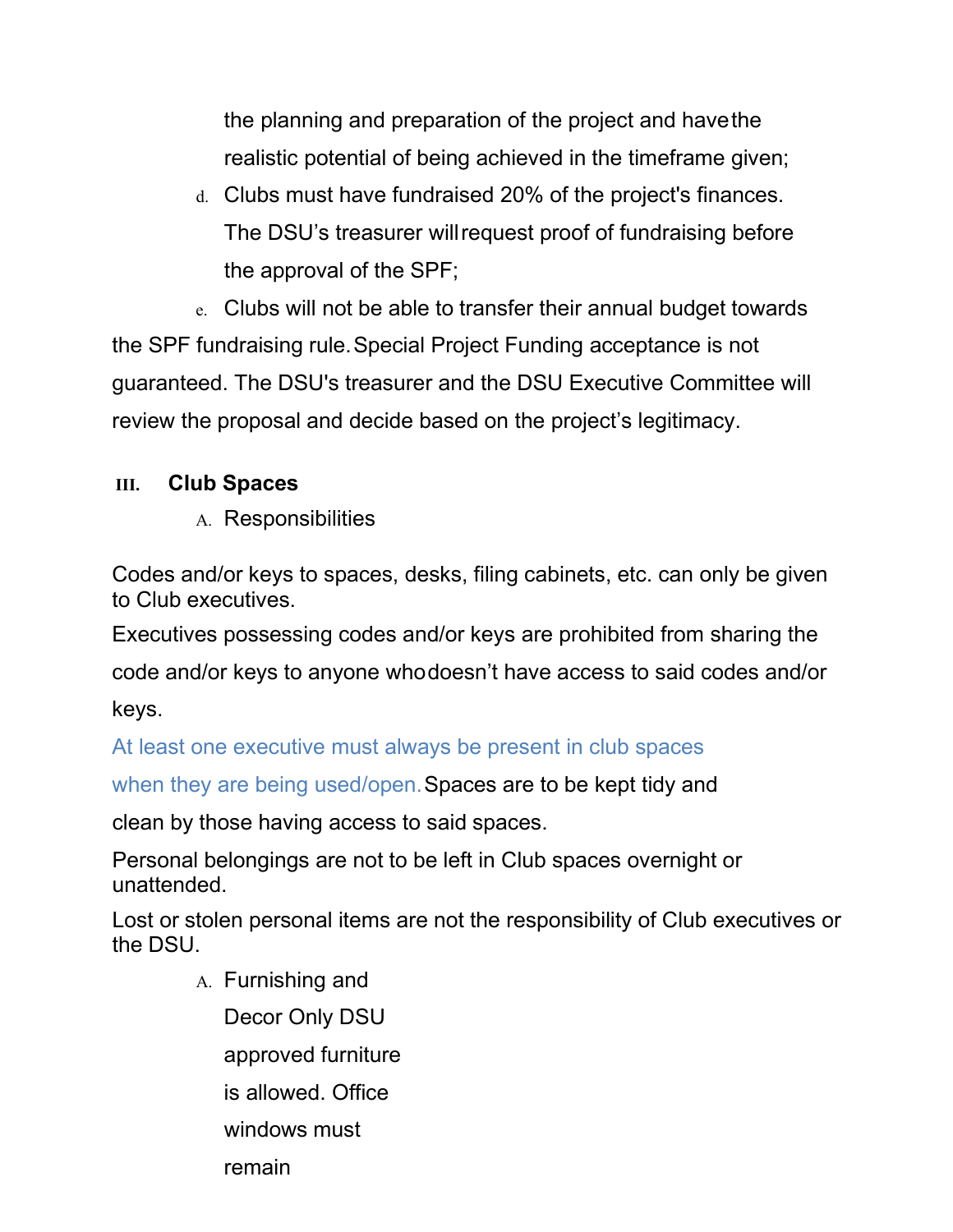unobstructed.

Electrical appliances are prohibited, with the exception of microwaves (with approval of DSU).

B. Safer Space Policy

The DSU is dedicated to providing safer, harassment-free spaces for everyone.

The DSU will not tolerate any behaviors that perpetuate racism, sexism,

classism, ableism, homophobia,and transphobia (i.e., discrimination on

the basis of gender, race/ethnicity, age, class, religion, sexual identity, or ability).

All DSU members must respect the Safer Space Policy.

## **IV. Advertising**

A. Approbation

All advertisement material must be approved and stamped by the DSU and CLL.

Clubs must remove posters after their expiry date, which is a day after the event has occurred.

B. Content

All advertisement material must display the DSU logo, a title, the location, the day and the time. Advertisements displaying any wording, symbol, or sign deemed to be discriminatory shall not bepermitted.

Advertisements promoting profane language shall not be

permitted. Advertisements containing false or misleading information shall not be permitted.

Advertisements promoting illegal or abusive consumption of drugs or alcohol shall not be permitted. Only advertisement material announcing activities to be held at the College or of interest to the generalDawson

College student body shall be permitted.

Advertisement material posted by external organizations shall not be permitted.

Should any advertisement material shall not be approved before being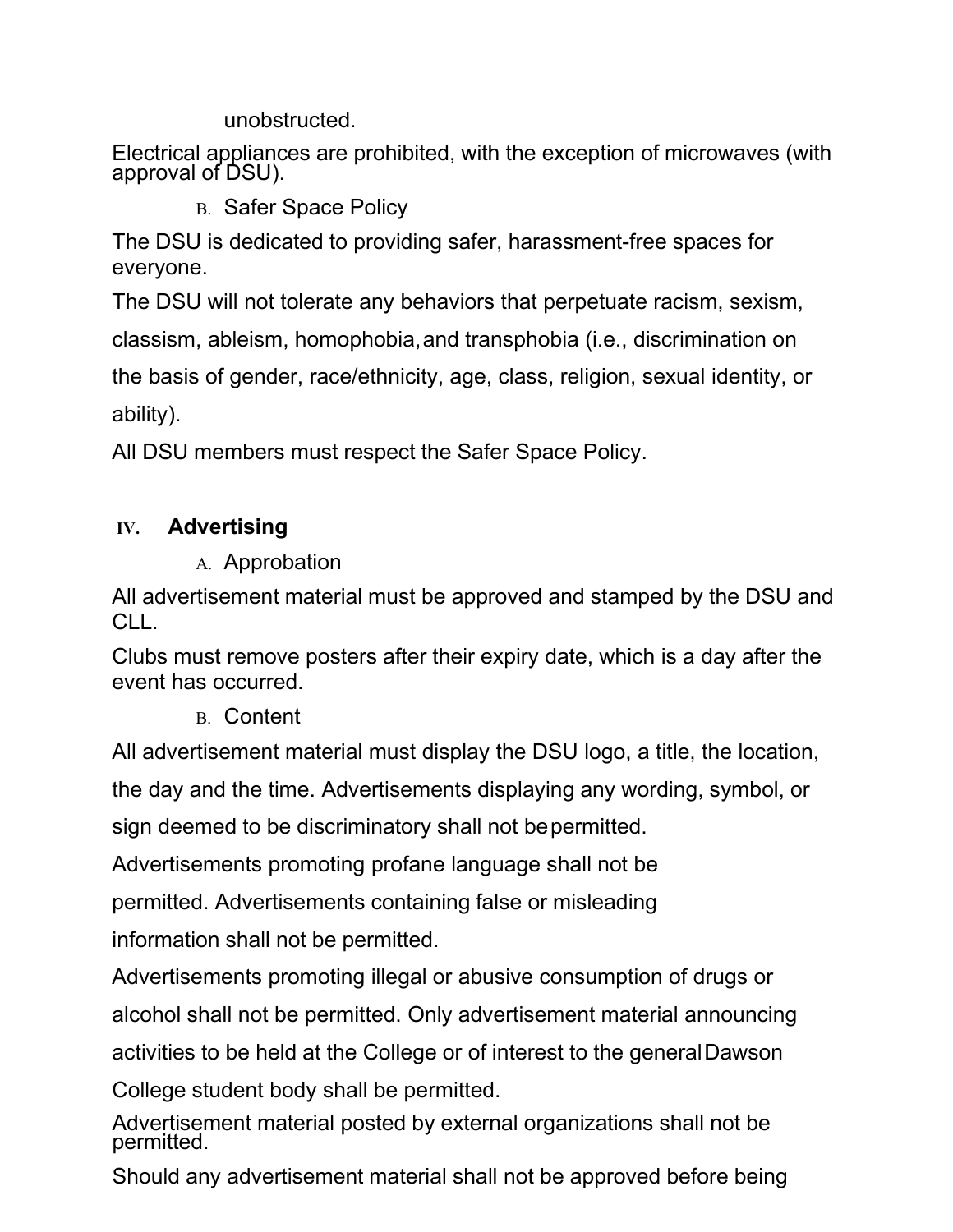displayed, advertisement materialshall be removed without further notice.

C. Dimensions

Posters shall not exceed the size limit of 11" by 17", after which posters become banners which can behung around the railings in the Upper Atrium (space needs to be booked in advance).

D. Jurisdictions

Posters shall only be displayed within designated areas in order to meet the requirements of relevantmunicipal and fire safety bylaws.

Doors cannot be blocked with furniture.

No more than 25 posters at once shall be authorized for any group due to sustainability policies, printingvolume and usefulness.

# **V. Events**

The DSU Executive Committee shall approve events.

Events shall be open to the general Dawson College student body.

All Clubs wishing to reserve a space for an event must complete the Space Reservation Form.

# **VI. Sustainability**

Club must be inlined with the Dawson College Sustainability Policy.

A. Events

The purchase of non-recyclable or non-compostable

tableware will not be reimbursed.The purchase of non-fair-

trade coffee will not be reimbursed.

# **5. Club Activity**

- I. All Clubs must adhere to Club Requirements to be considered active.
- II. Clubs shall be considered inactive if they fail to adhere to Club Requirements.
- III. Should a Club be considered inactive for more than one  $(1)$ semester, Club Status shall berevoked.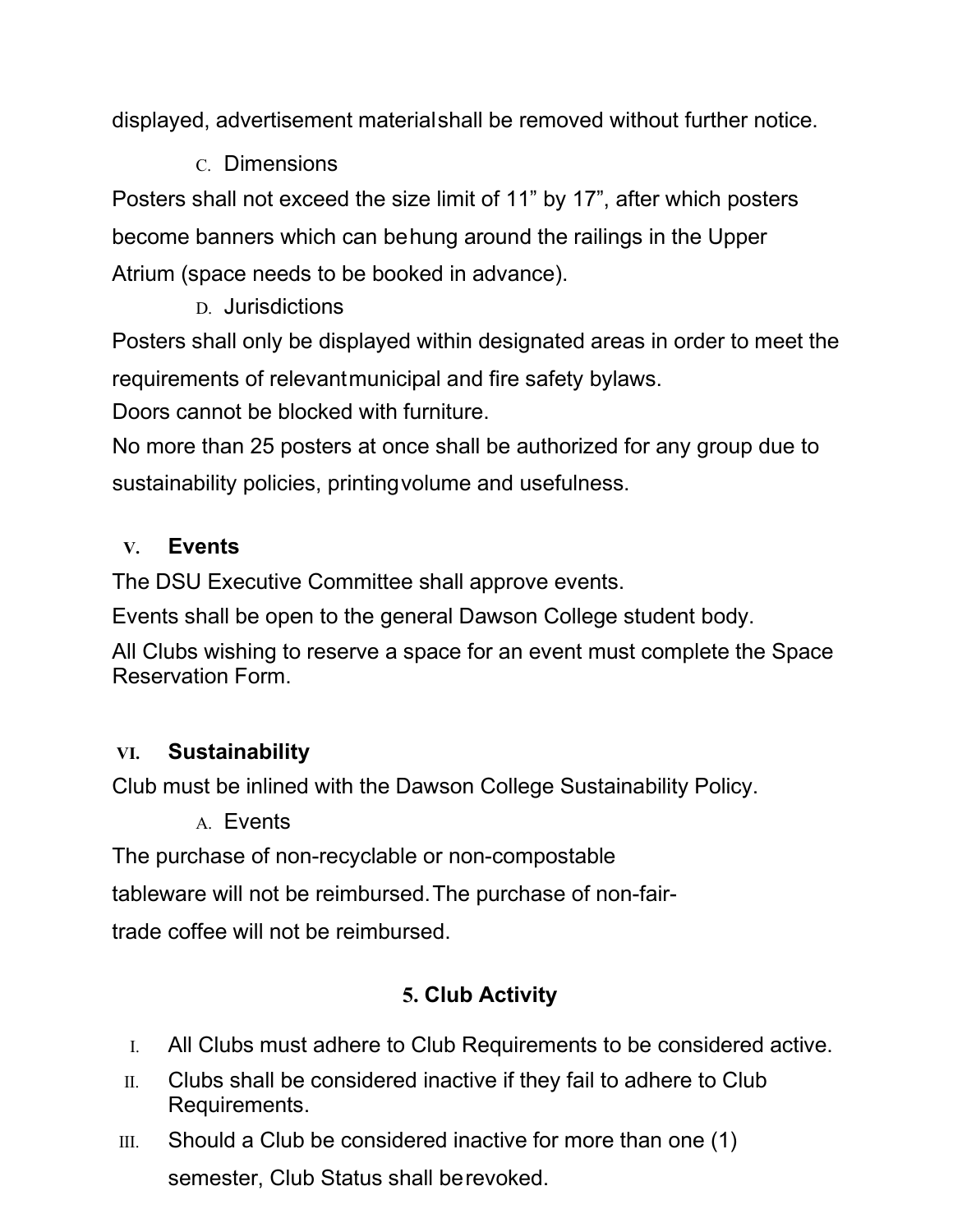### **6. Club Status Revocation**

- I. Club Status, Interim or Official, may be revoked by the DSU Executive Committee for thefollowing reasons:
	- A. Inactivity period exceeding one (1) semester;
	- B. Violation of Club Policies;
	- C. Failure of the Club to adhere to its own constitution;
	- D. Other stated reasons indicated by any member of the Executive Committee.

### **General Provision**

The Executive Committee can enforce and apply amendments to this policy in the interim before being presented at a General Assembly for Ratification so long as a vote of unanimous approval adopts these amendments to be put into application prior to ratification.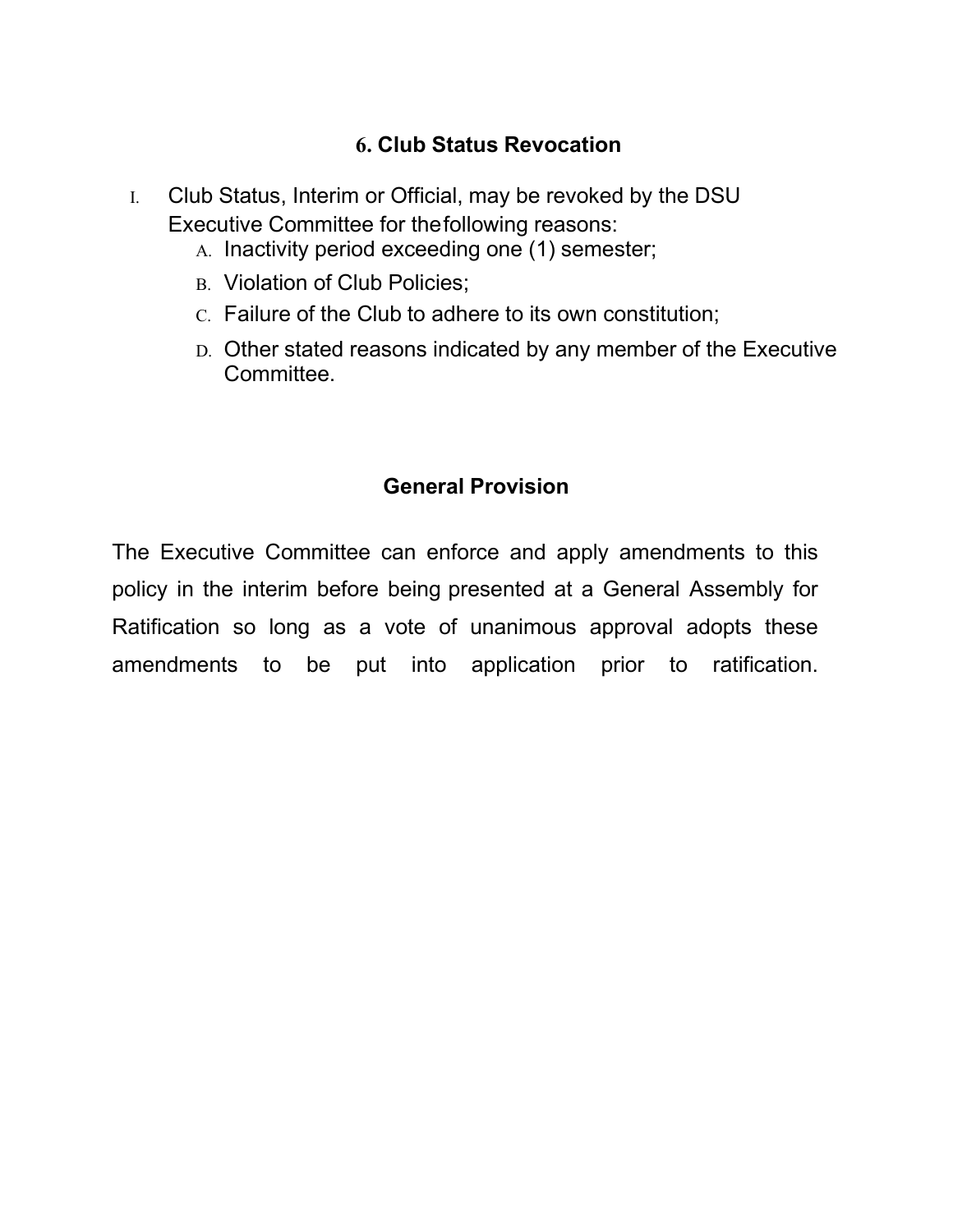# **3. Clubs**

## **IV. Purpose**

Clubs shall be student-run groups dedicated to specific interests and activities.

# **V. Oversight**

Clubs shall be legally and financially overseen by the Dawson Student Union and cannot be overseen byany external organization.

# **VI. Membership**

Club membership shall be open to all Dawson Student Union members, that is, all full-time and part-timeDawson College students.

# **4. Club Status Accreditation**

# **III. Interim Status**

Accreditation requirements:

- 1. The initiative is unique, feasible, and institutionally and financially sustainable.Accreditation procedure:
	- 4. Present a Club Constitution;
	- 5. Present a list of three (3) executive members;
	- 6. Present a petition in support of the recognition of the club by at least fifty (50) DSUmembers, highlighting at least ten

(10) potential active members.

If accredited, Interim Club Status will be granted for one (1) semester, after which a Club mayapply for Official Status.

# **IV. Official Status**

Accreditation eligibility:

- 1. Must have held Interim Status for at least one (1) semester;
- 2. Must have held one (1) event open to the general Dawson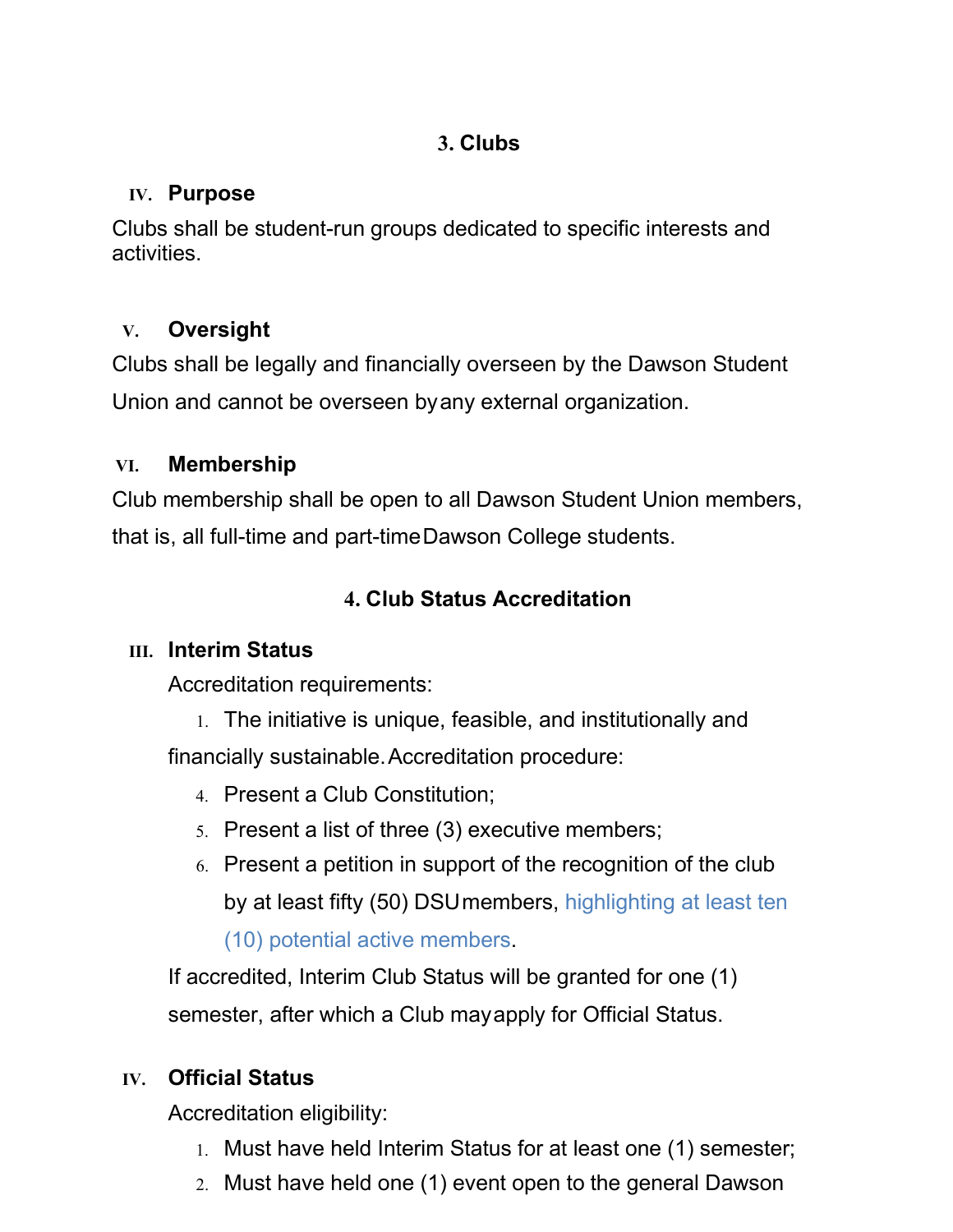College Student Body asInterim Club.

Accreditation procedure:

- 4. Show proof of the event;
- 5. **Show proof** of bi-weekly meetings;
- 6. Present a list of three (3) executive members.

# **3. Club Requirements**

# **VII. Constitution**

All Clubs must have an up-to-date constitution.

a. Any changes brought to the constitution throughout the year must be submitted to theDirector of Clubs and Services and approved by the Executive Committee.

## **VIII. Elections**

All clubs must elect a new Executive Team

each year. Elections may be overseen by the

Dawson Student Union CEO.

### **IX. Executive Team**

All clubs are required to have an Executive Team of at least three (3) Executive Officers.

- a. The three (3) core officers include Chairperson, Secretary, and Treasurer;
- b. Clubs may take alternate forms of governance if the three (3) core components are somehow represented within the Executive Team (i.e., through sub-committees, rotations,etc.);
- c. Alternate forms of governance shall be discussed with and approved by the ExecutiveCommittee.

All Clubs must designate two (2) signing officers within the Executive Team.

#### **X. Meetings**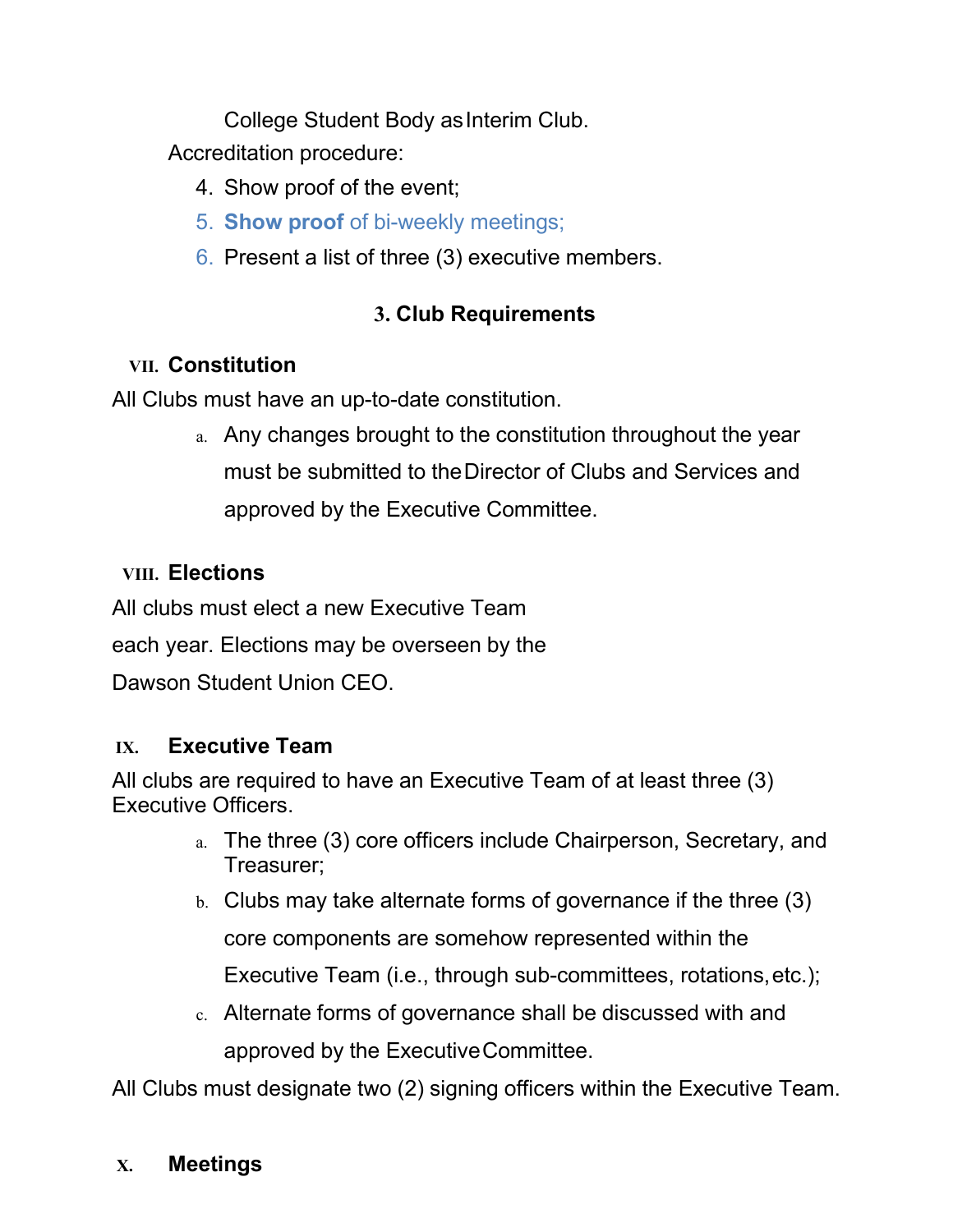All Clubs must hold at least bi-weekly meetings.

All Clubs shall keep track of minutes where financial, and other decisions are made.

#### **XI. Events**

The DSU Executive Committee shall approve all events.

C. Interim Clubs

Interim Clubs shall hold at least one (1) event open to the general Dawson

College student body in thesemester in which they are active.

D. Official Clubs

Official Clubs shall hold at least three (3) events open to the general Dawson College student body peryear.

a. One (1) event may be held in collaboration with other Clubs.

#### **XII. Consent Workshop**

The three (3) core officers of the Club Executive Team must attend the

Consent Workshop held by TheHive Centre each semester.

- a. An executive having already attended the workshop twice is not obligated to attend.
- b. Clubs for which executives fail to attend the workshop will temporarily be suspended forone (1) semester.

### **4. Club Policies**

#### **VII. Elections**

A. Election period

All clubs must hold elections at the end of each academic year.

B. Quorum

A quorum must be established for the election

and votes to be valid.Quorum is established at a

simple majority, meaning 50% + 1.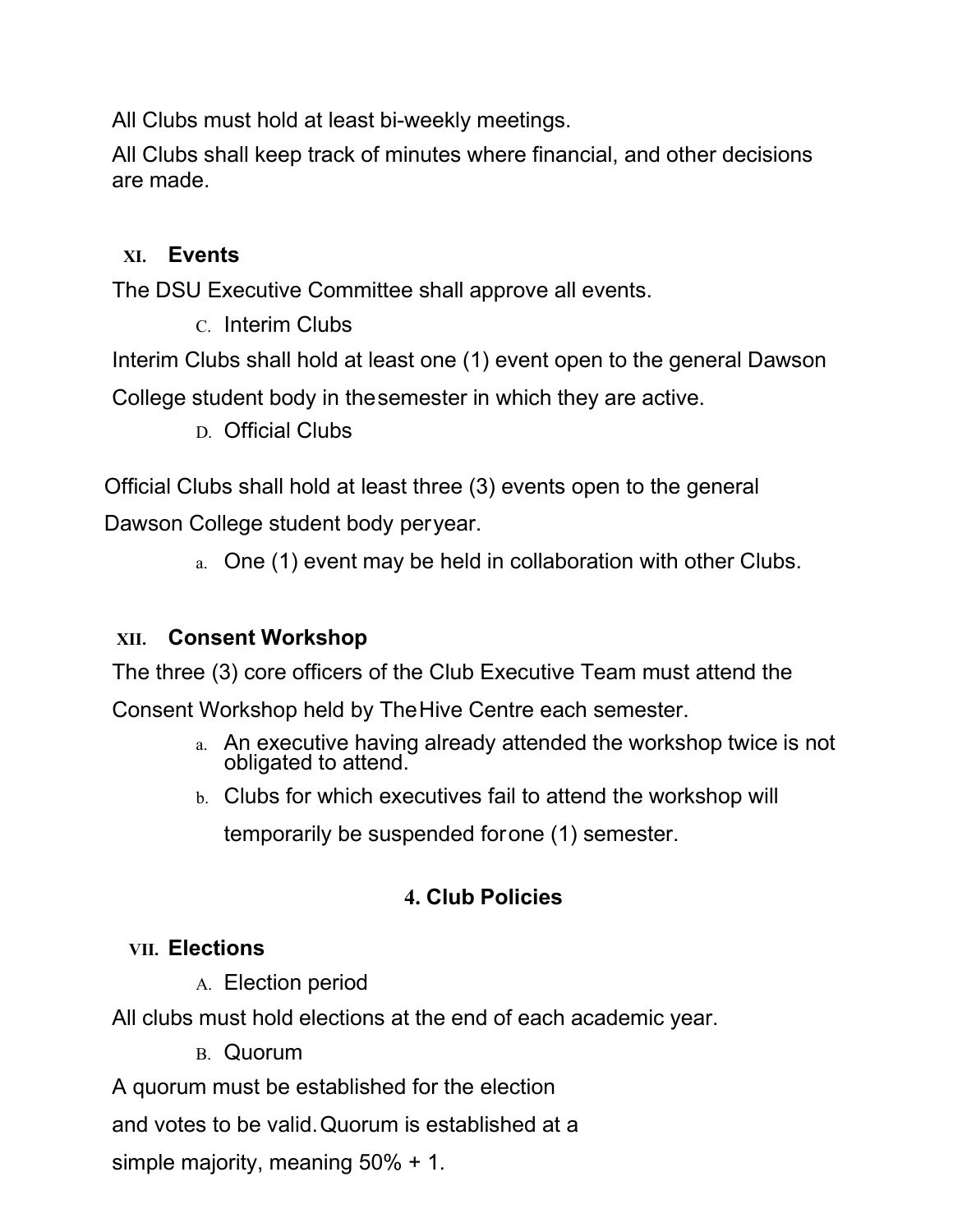#### C. Executives List

A completed executive list must be submitted to the DSU Executive Committee within a week after theelections.

The executive's list must include the executives' first and last names, positions, student IDs, emailaddresses, and phone numbers.

### **VIII. Financial**

Only applicable to Clubs with Official Status.

# A. Funding

Clubs are allocated \$750 per semester (i.e \$1500 per year) with the Executive Committee's approval. Clubs may apply to the Special Project Fund for an event that needs additional funding by submitting an application.

## B. Expenditures and Reimbursements

Clubs must complete and submit a Cheque Requisition form and meeting minutes to approve theexpenditure to be processed to the DSU's treasurer to pay expenditures.

Two (2) signing officers, designated within the Club's executive team, must sign each ChequeRequisition form.

Funds will not be reimbursed unless they are accompanied by proof of payment, a Cheque Requisitionform, and meeting minutes approving the expenditure to be processed.

E. Minutes

Minutes approving the expenditure must be submitted with each Cheque Requisition form.

Minutes should include the Club executive's name, making the purchase and the amount that said theexecutive would spend.

> F. Receipts/Invoic es Only original receipts will be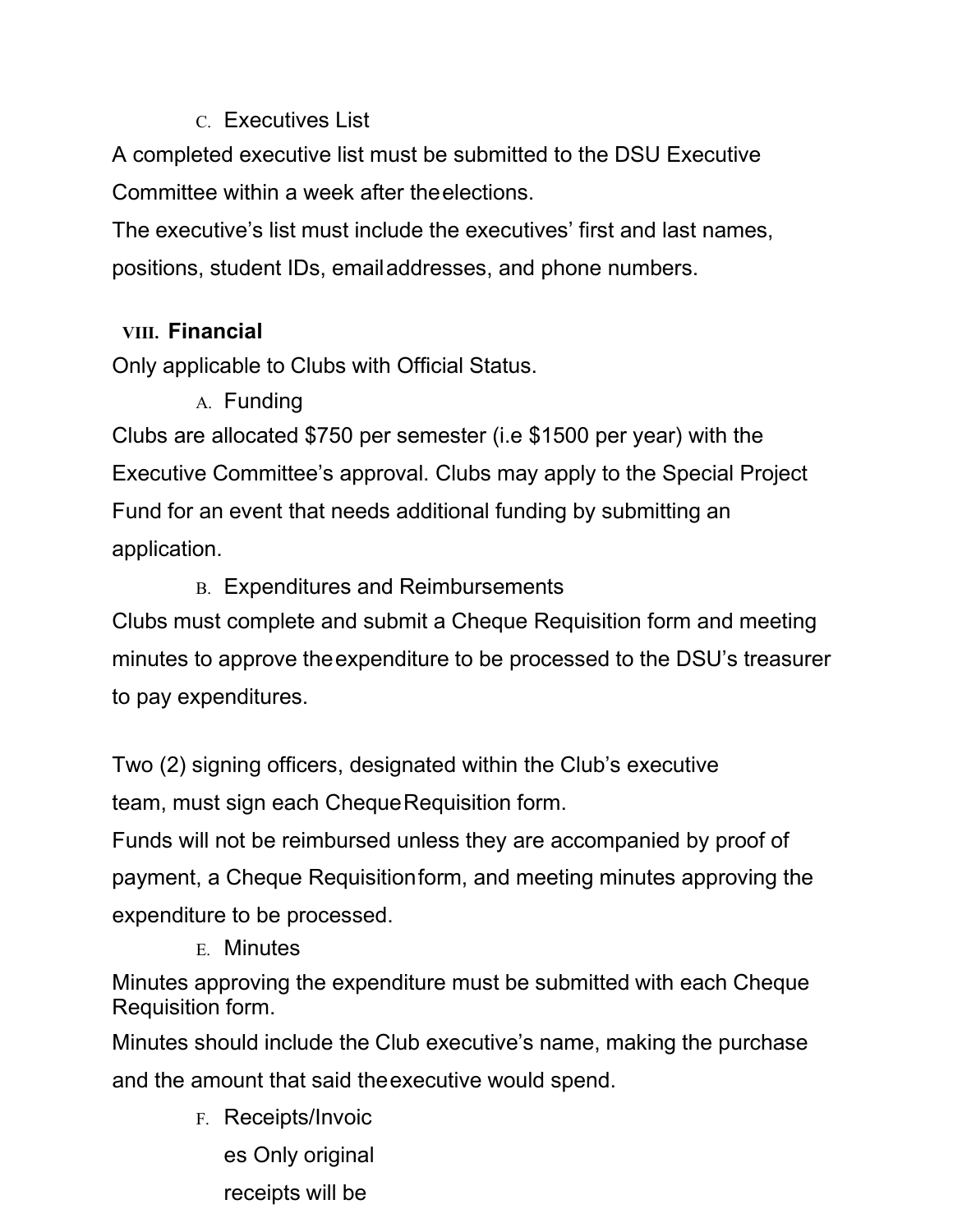accepted.

Debit and credit card notes will only be accepted if their itemized receipt accompanies them.

G. Cheques

Club executives processing the payments may give the DSU's treasurer void cheques and/or bankinginformation for reimbursement to avoid pick-up at the College.

All paper cheques awaiting pick-up will be kept at the DSU office in room 2F.2.

H. Special Project Funding

The DSU allocates \$15,000 per year to Special Project Funding.

Clubs must complete the Special Project Funding Request form to the DSU's treasurer by the concerneddeadline.

Special Project Funding allows for a maximum

application amount of \$3000.To be eligible to apply for

Special Project Funding, the project must:

- a. Be run by currently enrolled Dawson College student(s);
- b. Target and be open to the general Dawson College student body;
- c. Clubs must submit a formal proposal and a detailed budget; they must demonstrate a significant level of advancement in the planning and preparation of the project and havethe realistic potential of being achieved in the timeframe given;
- d. Clubs must have fundraised 20% of the project's finances. The DSU's treasurer willrequest proof of fundraising before the approval of the SPF;

e. Clubs will not be able to transfer their annual budget towards the SPF fundraising rule.Special Project Funding acceptance is not guaranteed. The DSU's treasurer and the DSU Executive Committee will review the proposal and decide based on the project's legitimacy.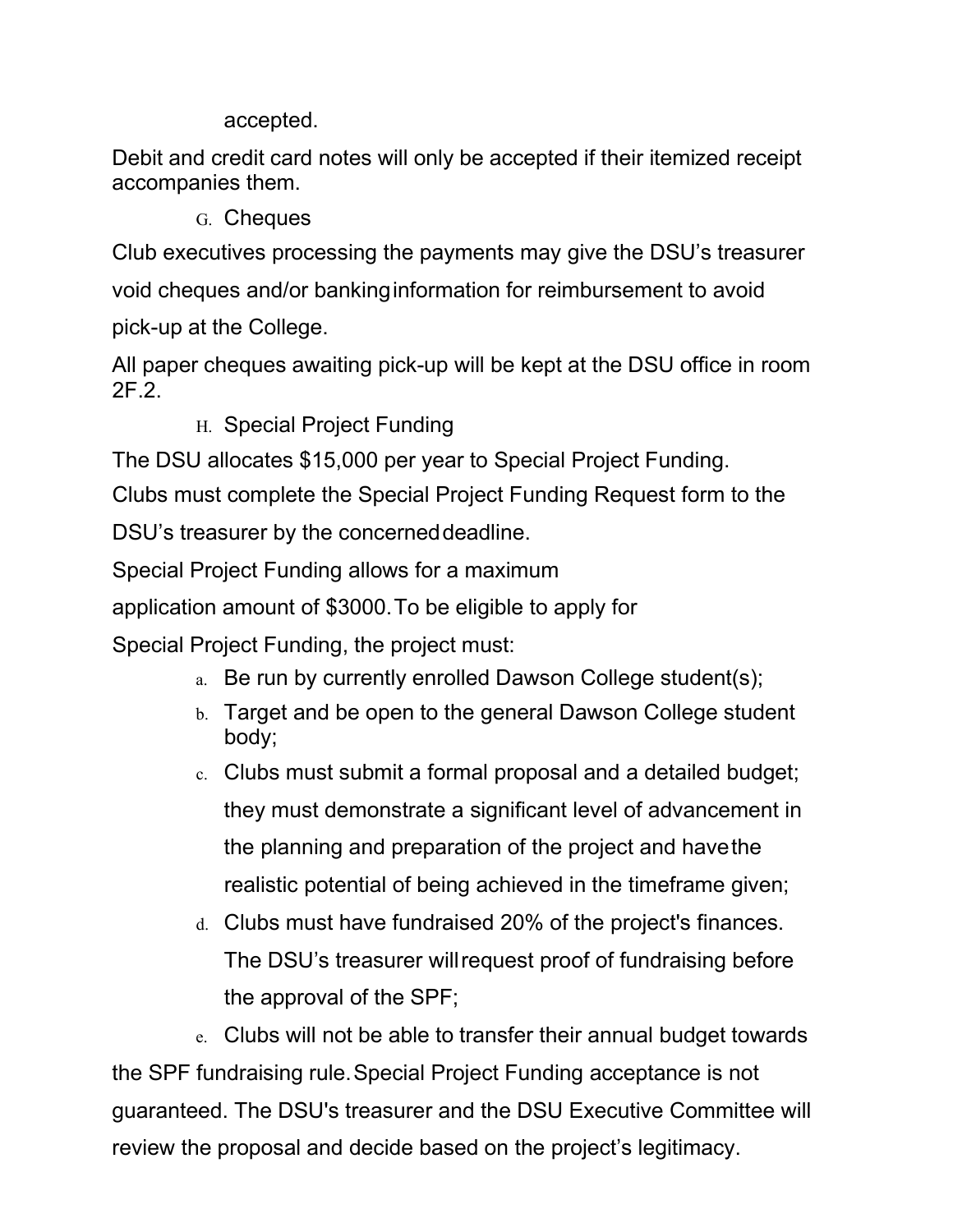#### **IX. Club Spaces**

A. Responsibilities

Codes and/or keys to spaces, desks, filing cabinets, etc. can only be given to Club executives.

Executives possessing codes and/or keys are prohibited from sharing the

code and/or keys to anyone whodoesn't have access to said codes and/or

keys.

At least one executive must always be present in club spaces

when they are being used/open. Spaces are to be kept tidy and

clean by those having access to said spaces.

Personal belongings are not to be left in Club spaces overnight or unattended.

Lost or stolen personal items are not the responsibility of Club executives or the DSU.

- C. Furnishing and
	- Decor Only DSU
	- approved furniture
	- is allowed. Office
	- windows must
	- remain
	- unobstructed.

Electrical appliances are prohibited, with the exception of microwaves (with approval of DSU).

D. Safer Space Policy

The DSU is dedicated to providing safer, harassment-free spaces for everyone.

The DSU will not tolerate any behaviors that perpetuate racism, sexism,

classism, ableism, homophobia,and transphobia (i.e., discrimination on

the basis of gender, race/ethnicity, age, class, religion, sexual identity, or ability).

All DSU members must respect the Safer Space Policy.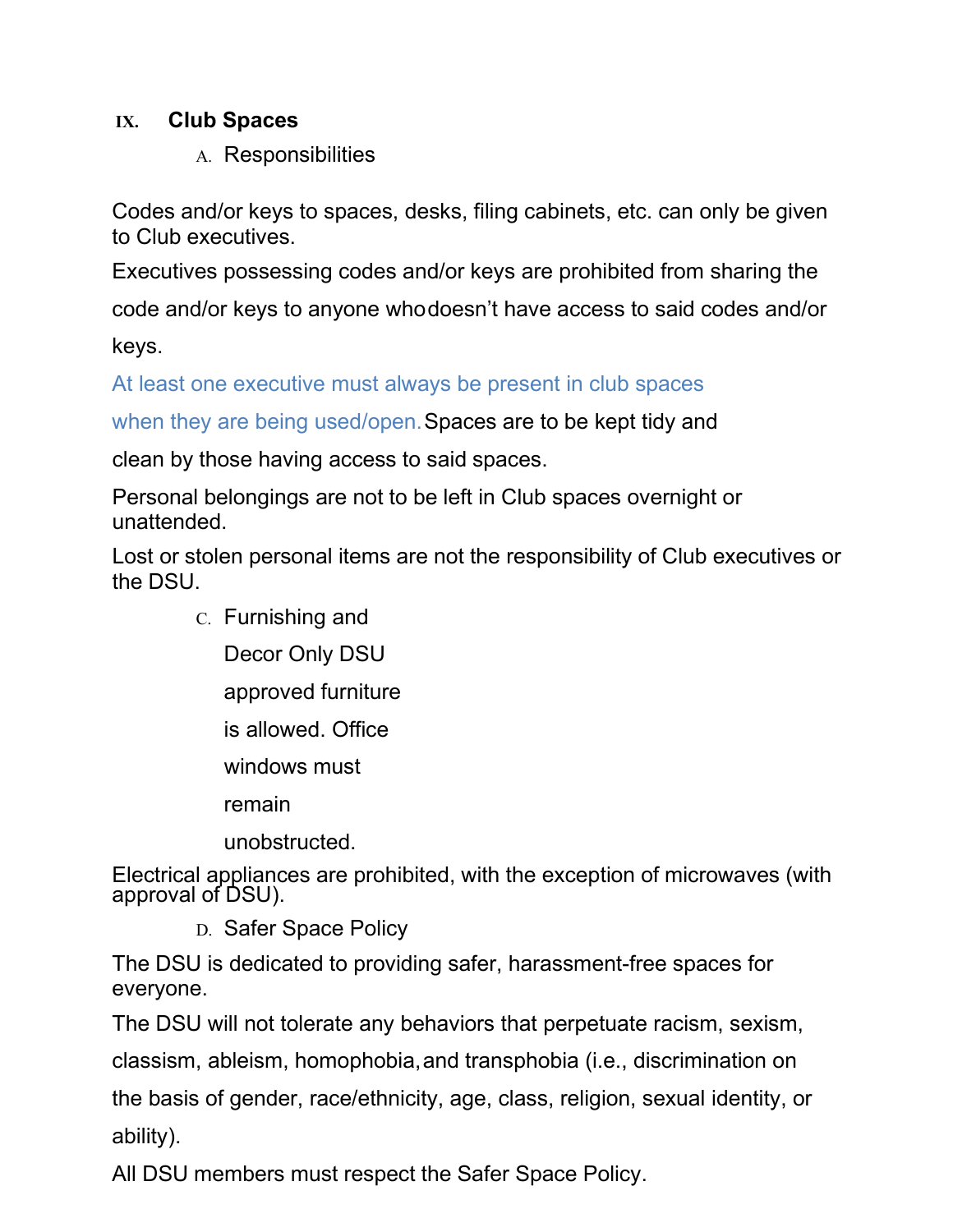## **X. Advertising**

A. Approbation

All advertisement material must be approved and stamped by the DSU and CLL.

Clubs must remove posters after their expiry date, which is a day after the event has occurred.

B. Content

All advertisement material must display the DSU logo, a title, the location,

the day and the time. Advertisements displaying any wording, symbol, or

sign deemed to be discriminatory shall not bepermitted.

Advertisements promoting profane language shall not be

permitted. Advertisements containing false or misleading

information shall not be permitted.

Advertisements promoting illegal or abusive consumption of drugs or alcohol shall not be permitted. Only advertisement material announcing

activities to be held at the College or of interest to the generalDawson

College student body shall be permitted.

Advertisement material posted by external organizations shall not be permitted.

Should any advertisement material shall not be approved before being displayed, advertisement materialshall be removed without further notice.

C. Dimensions

Posters shall not exceed the size limit of 11" by 17", after which posters become banners which can behung around the railings in the Upper Atrium (space needs to be booked in advance).

D. Jurisdictions

Posters shall only be displayed within designated areas in order to meet the requirements of relevantmunicipal and fire safety bylaws.

Doors cannot be blocked with furniture.

No more than 25 posters at once shall be authorized for any group due to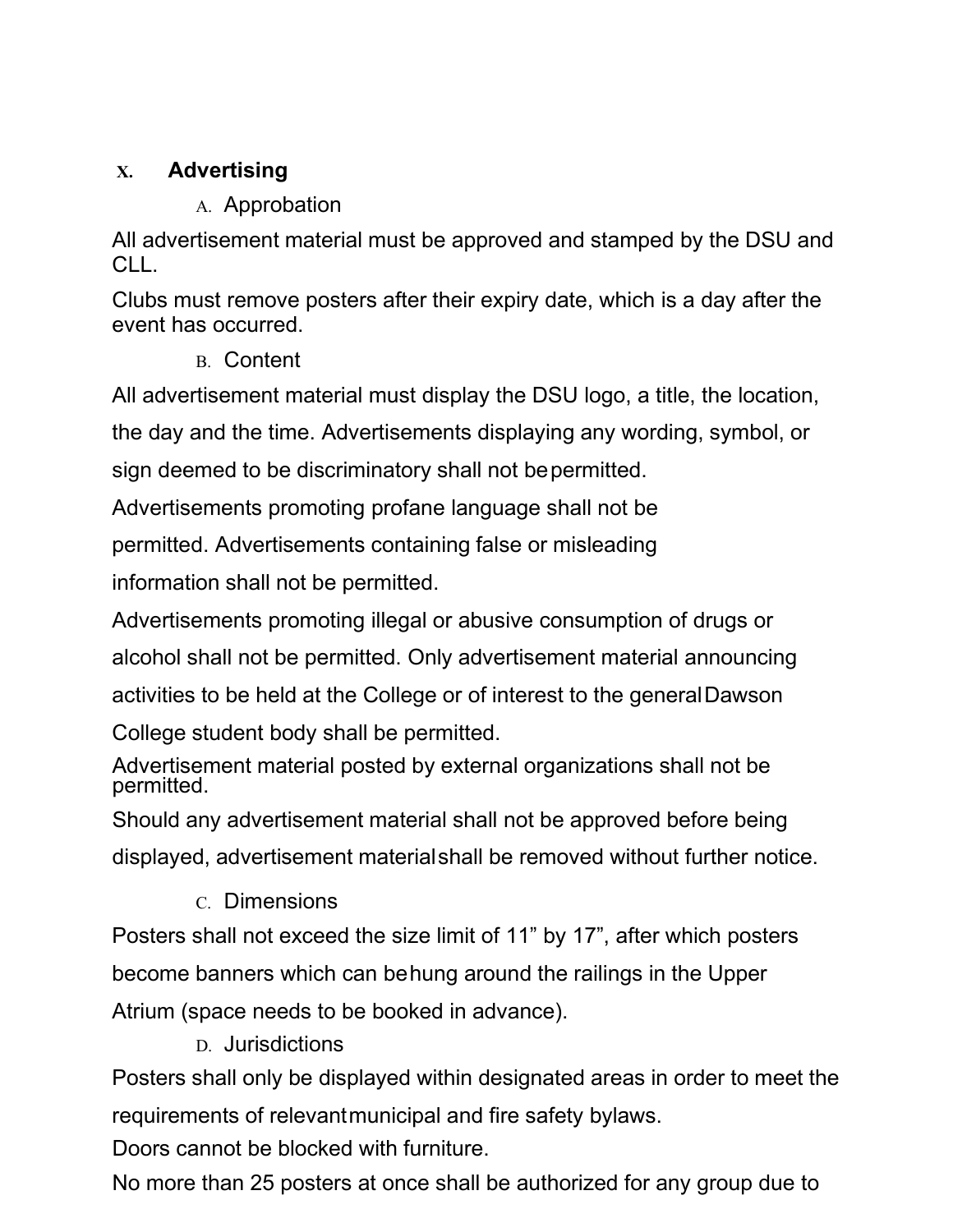sustainability policies, printingvolume and usefulness.

### **XI. Events**

The DSU Executive Committee shall approve events.

Events shall be open to the general Dawson College student body.

All Clubs wishing to reserve a space for an event must complete the Space Reservation Form.

### **XII. Sustainability**

Club must be inlined with the Dawson College Sustainability Policy.

A. Events

The purchase of non-recyclable or non-compostable

tableware will not be reimbursed.The purchase of non-fair-

trade coffee will not be reimbursed.

# **5. Club Activity**

- IV. All Clubs must adhere to Club Requirements to be considered active.
- V. Clubs shall be considered inactive if they fail to adhere to Club Requirements.
- VI. Should a Club be considered inactive for more than one (1) semester, Club Status shall berevoked.

### **6. Club Status Revocation**

- II. Club Status, Interim or Official, may be revoked by the DSU Executive Committee for thefollowing reasons:
	- A. Inactivity period exceeding one (1) semester;
	- B. Violation of Club Policies:
	- C. Failure of the Club to adhere to its own constitution;
	- D. Other stated reasons indicated by any member of the Executive Committee.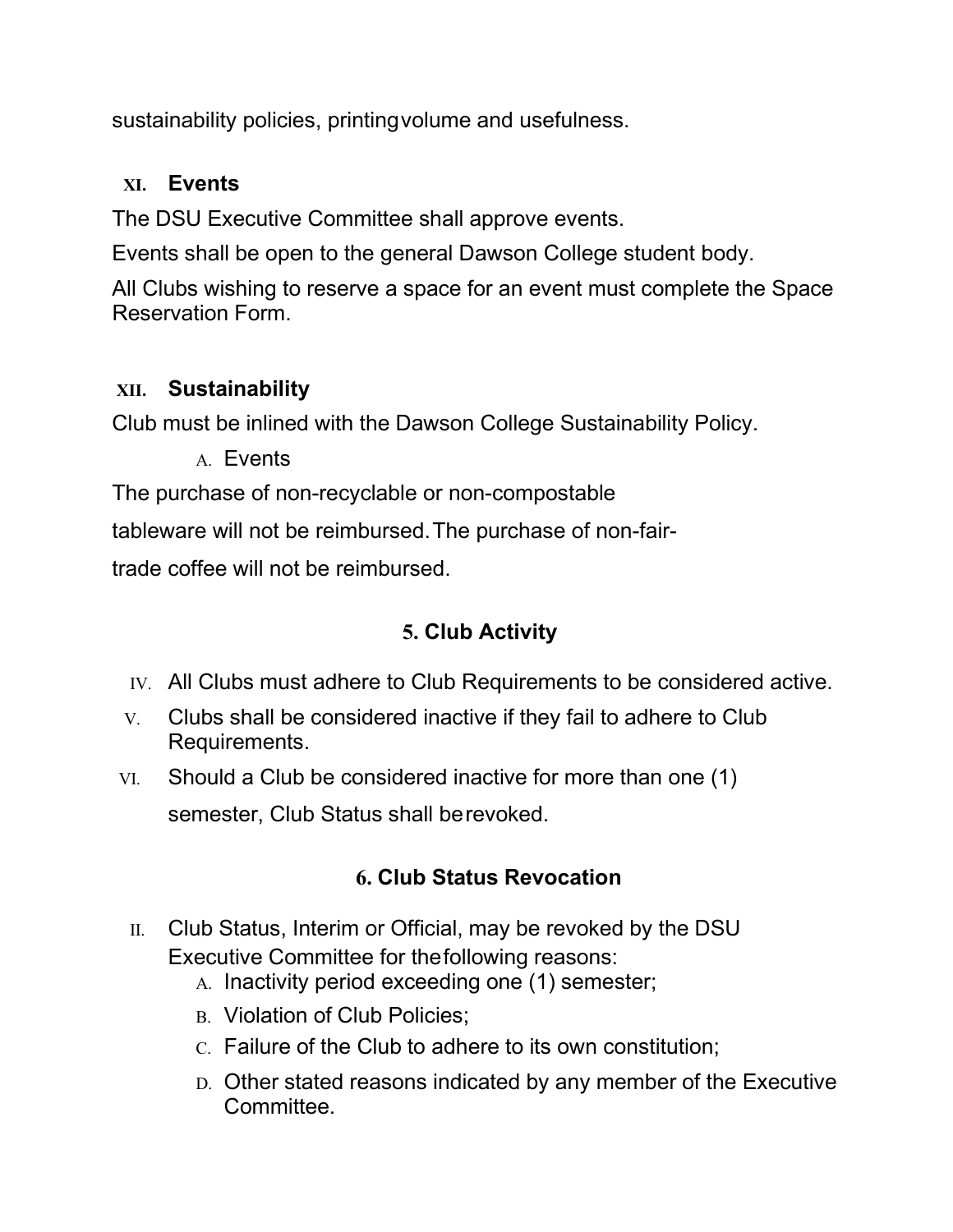#### **General Provision**

The Executive Committee can enforce and apply amendments to this policy in the interim before being presented at a General Assembly for Ratification so long as a vote of unanimous approval adopts these amendments to be put into application prior to ratification.